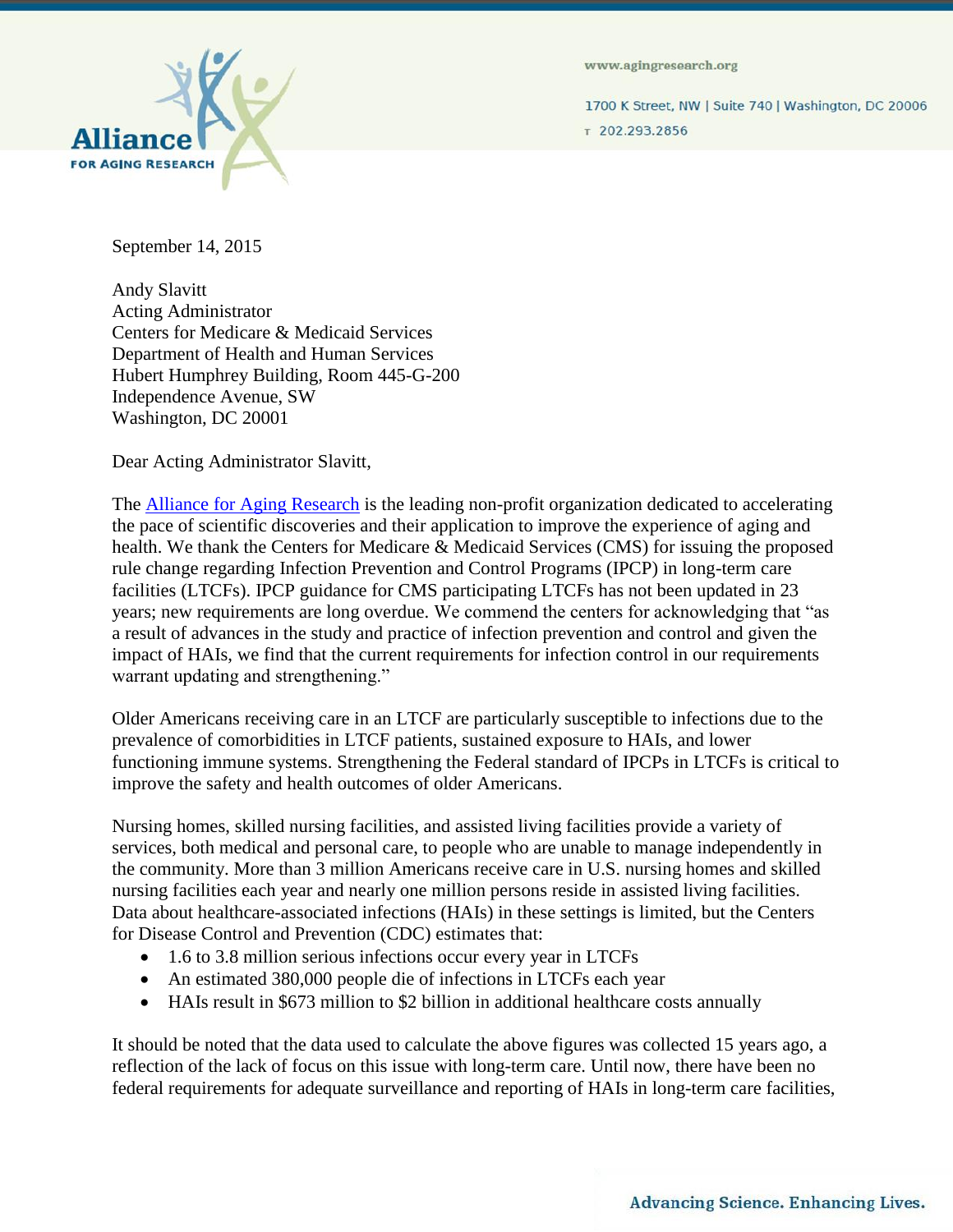no federally standardized HAI prevention efforts for these facilities, and sporadic, voluntary antibiotic stewardship programs. We do not want to see another 20+ years go by before effective HAI surveillance/prevention and antibiotic stewardship programs are implemented. The proposed rule must go beyond its current broad strokes and be as prescriptive as is possible and reasonable for participant facilities to align with CDC-developed guidelines, because this is literally a life-and-death issue for our nation's LTC residents. **It is for this reason that the Alliance for Aging Research opposes any suggested delay in implementation for these new regulations and strongly supports full implementation within two years of the final rule.**  Accordingly, the Alliance for Aging Research is submitting the following additional comments regarding section U. Infection Control (§483.80) of the proposed rule change.

## **The Importance of Surveillance**

The proposed rule provides no directive as to how LTC facilities should conduct surveillance of HAIs. When facilities track infections, they can identify problems and track progress toward stopping infections. **The Alliance strongly supports mandating the CDC's National Healthcare Safety Network (NHSN) for surveillances of HAIs by LTC facilities.**

The CDC's NHSN provides long-term care facilities with a customized system to track infections on a monthly basis in a streamlined and systematic way. On the national level, data entered into NHSN will gauge progress toward national healthcare-associated infection goals. NHSN's long-term care component may be used by nursing homes, skilled nursing facilities, chronic care facilities, and assisted living and residential care facilities. The NHSN provides a secure way for healthcare facilities to track HAIs and take action to prevent infections. Progress is measured using the standardized infection ratio (SIR), a summary statistic that can be used to track HAI prevention progress over time. Researchers use the reported HAI data to calculate a SIR for each reporting state and facility. According to the CDC, research shows that when healthcare facilities, care teams, and individual practitioners are aware of infection problems and take specific steps to prevent them, rates of certain HAIs can decrease by more than 70 percent.

Infection data can give healthcare facilities and public health agencies information they need to design, implement, and evaluate prevention strategies that protect patients and save lives. Currently, 32 states and the District of Columbia are required by law to report HAI data to the NHSN, with more than 16,000 hospitals and healthcare facilities providing data.

We also believe NHSN data should be translated for use in CMS' [Nursing Home Compare](http://www.medicare.gov/nursinghomecompare/search.html) 5-star rating system to educate consumers about rates of infection by facility, as well as whether each facility implements a CDC-guided, evidence-based antibiotic stewardship program, modeled after the [Core Elements of Hospital Antibiotic Stewardship.](http://www.cdc.gov/getsmart/healthcare/implementation/core-elements.html) Nursing Home Compare has detailed information about every Medicare and Medicaid-certified nursing home in the country. Nursing home ratings come from health inspections, staffing, and quality measures. A star rating is provided for each of these 3 sources, which are then combined to calculate an overall rating. Since nursing homes vary in the quality of care and services they provide to their residents, this review of health inspection results, staffing data, and quality measure data are important ways to measure nursing home quality. Adding a rating for infection control and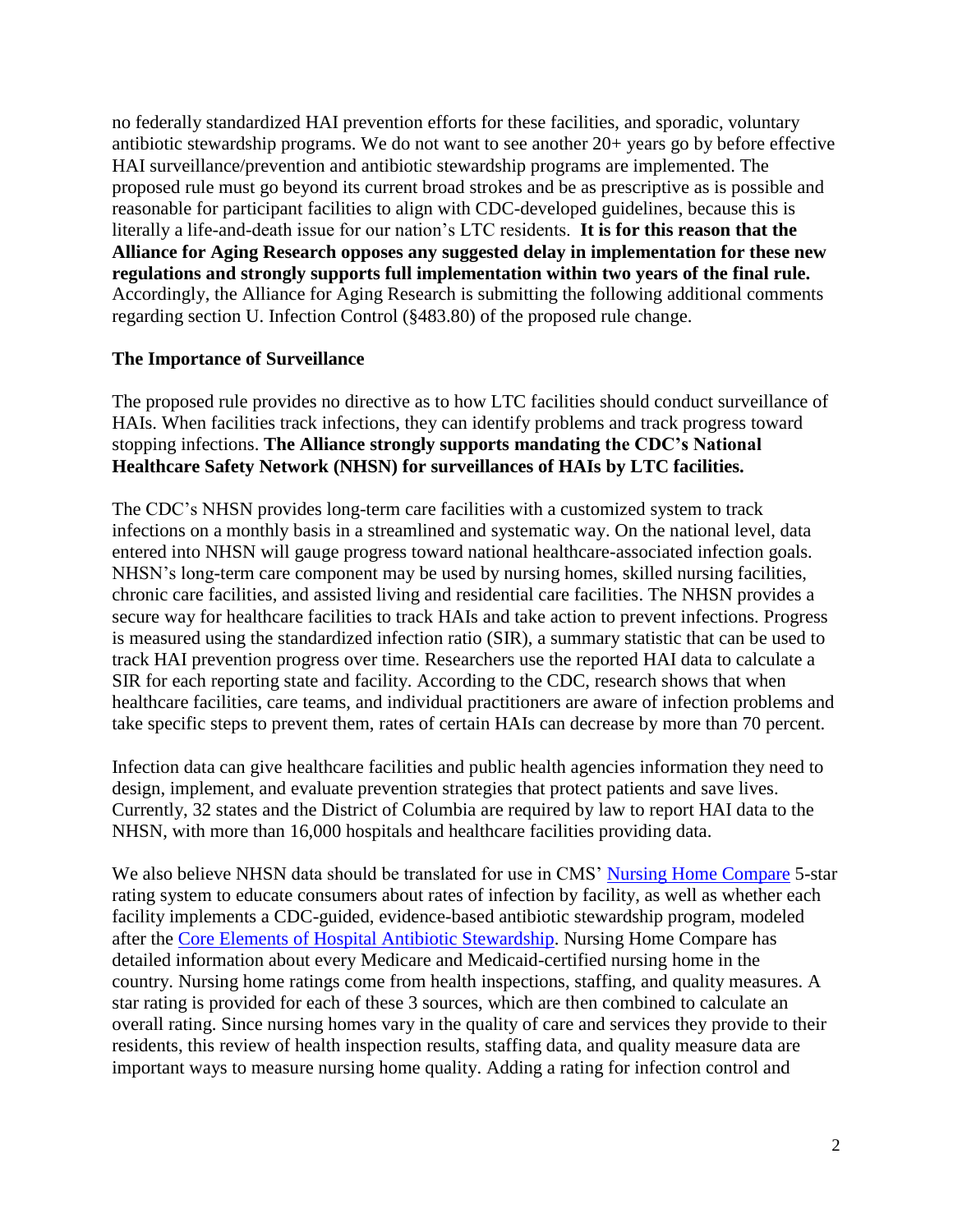antibiotic stewardship would educate consumers on an important aspect of health safety as they choose a facility.

We acknowledge that the Social Security Act requires that all persons (regardless of payer) who reside in a Medicare- or Medicaid-certified nursing facility must have a resident assessment, which includes use of a [Minimum Data Set \(MDS\),](https://www.cms.gov/Research-Statistics-Data-and-Systems/Files-for-Order/IdentifiableDataFiles/LongTermCareMinimumDataSetMDS.html) completed at certain intervals (e.g., admission, quarterly, annually, when there is a significant change in the resident's condition, and at discharge). Using the MDS, nursing homes report data for all residents on urinary tract infections (UTIs) and catheters. Two National Quality Forum (NQF)–endorsed measures (684 and 686) have been developed from these MDS data and are used as part of the Nursing Home Quality Initiative for quality reporting and public reporting purposes. These quality measures apply to long-stay NH/SNF residents only; neither measure is endorsed for short-stay residents. We strongly advise against allowing LTC facilities to use the MDS for HAI surveillance. According to the U.S. Department of Health and Human Services (HHS) Office of Disease Prevention and Health Promotion's 2013 National Action Plan to Prevent Health Care-Associated Infections: Road Map to Elimination, which CMS references in the proposed rule, there are significant limitations to relying on the MDS for surveillance of HAIs: "Despite refinements made to the MDS 3.0 that include documentation of the presence of UTIs, and use of devices such as urinary catheters, seasonal influenza and pneumococcal vaccinations, clinical assessments, care areas triggered, and care plans, there is a limitations to using MDS data as a universal data source to track HAI in nursing homes. Assessments provide snapshots of patients at a particular point in time, and the time between assessments may not capture important changes. For instance, assessments on long-stay residents may occur as infrequently as quarterly. Therefore, infection events could be missed between measurement periods." Additionally, the MDS is not capable of capturing multiple infections or timing of infections. The goal of counting infections should not be just to count, but rather to identify places to intervene, and NHSN would serve this role much more effectively than MDS.

The effect of NHSN with pay-for-performance in the hospital setting has been significant in a short period of time. [The CDC's HAI Progress Report](http://www.cdc.gov/hai/progress-report/) describes significant reductions reported at the national level in 2013 for nearly all infections. Central line-associated bloodstream infections and select surgical site infections show the greatest reduction, with some progress shown in reducing hospital-onset MRSA bacteremia and hospital-onset C. difficile infections. The Report shows an increase in catheter-associated urinary tract infections, signaling a strong need for additional prevention efforts.

# **Infection Prevention and Antibiotic Stewardship**

The Alliance recognizes that the proposed rule language to require IPCPs to prevent and control infections and reduce the inappropriate use of antibiotics through stewardship programs is a huge step forward. However, the requirement should be more specific than "must follow accepted national standards, be based upon the facility assessment conducted according to proposed §483.70 and include, at a minimum, a system for preventing, identifying, reporting, investigating, and controlling infections and communicable diseases for all residents, staff, volunteers, visitors, and other individuals providing services under a contractual agreement." What are "accepted national standards"? Which "system" for prevention, control and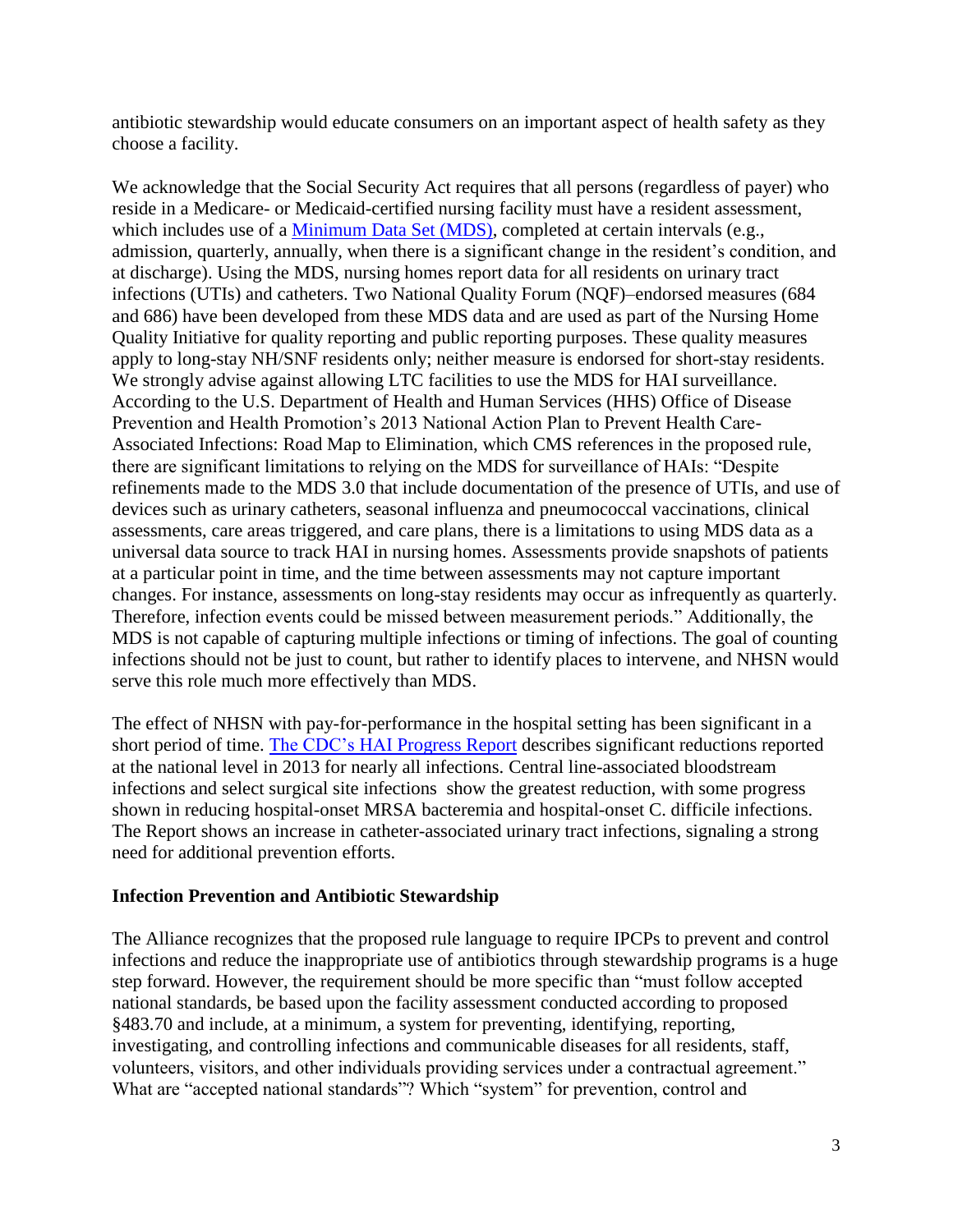surveillance should be used? The latitude allowed here is troubling and programs should be much more clearly defined, both for the public health of residents as well as for review and inspection by surveyors. **The Alliance recommends that CMS work directly with the CDC to outline specific programs that LTCFs should follow to fulfill the mandates.** 

**The Alliance for Aging Research believes that CMS should mandate the CDC's soon-to-bereleased Core Elements for Antibiotic Stewardship in LTCF.** Antibiotic stewardship improves the use of antibiotics by addressing the over-prescribing of antibiotics and prolonging the efficacy period of antibiotics. The inappropriate use of antibiotics is a national healthcare concern that extends beyond LTCFs. These healthcare facilities are at the forefront of new antibiotic resistance. For example, UTIs are a major driver of antibiotic use in LTCFs and C. difficile presents in higher-than-average rates in LTCFs due to antibiotic-resistance. Stewardship programs are essential for reducing strains of antibiotic-resistant organisms and improving patient outcomes.

The CDC Core Elements for Hospitals allows for the reporting and tracking of antibiotic use measures in either Days of Therapy (DOT) or Defined Daily Dose (DDD). These metrics allows for the tracking and estimating of antibiotic use in hospitals by aggregating the total number of grams of each agent purchased, dispensed, and administered. Additionally, the CDC developed the Antibiotic Use (AU) Option that automatically collects and reports monthly DOT data on aggregate use, specific agent use, and location use. AU is available for facilities that are capable of submitting electronic medication administration records (eMar) or bar coding medication records (BCMA). CMS should encourage LTCFs to work with their information software providers to configure their systems to enroll in AU. Such a system would allow benchmarking that is helpful to reach Stewardship goals.

# **Infection Prevention and Control Officer**

The Alliance for Aging Research agrees that every LTCF should have an Infection Prevention and Control Officer (IPCO) whom: is responsible for the IPCP, has specialized training in infection prevention and control, and is a member of the Quality Assurance and Assessment (QAA) team. Stewardship programs work best when they are led by an infection specialist whom has specific clinical knowledge in infections and proper antibiotic use. Most LTCFs lack the adequately trained and committed personnel necessary to properly run an IPCO. As it stands, most LTCHs have infection preventionists (IPs) on staff that only work part-time on infection control, and 2011 [Maryland study](http://www.ncbi.nlm.nih.gov/pubmed/21458109) found that only 8.1% of IPs working in an LTCF had received any specific ICP training.

**An additional requirement the Alliance for Aging Research would like to see is the contact information for an IPCO to be made publically available for family members of LTCF patients in the final CMS rule.** This would allow family members to contact the IPCO if there is a potentially infectious item, surface, or area that would otherwise go unnoticed. We would also ask that special consideration for rural LTCFs be reflected in the final rule when the specific requirements for the IPCO are set forth, such as telehealth options. It is foreseeable that rural facilities will have difficulty in filling an IPCO that could fulfill all of the training requirements.